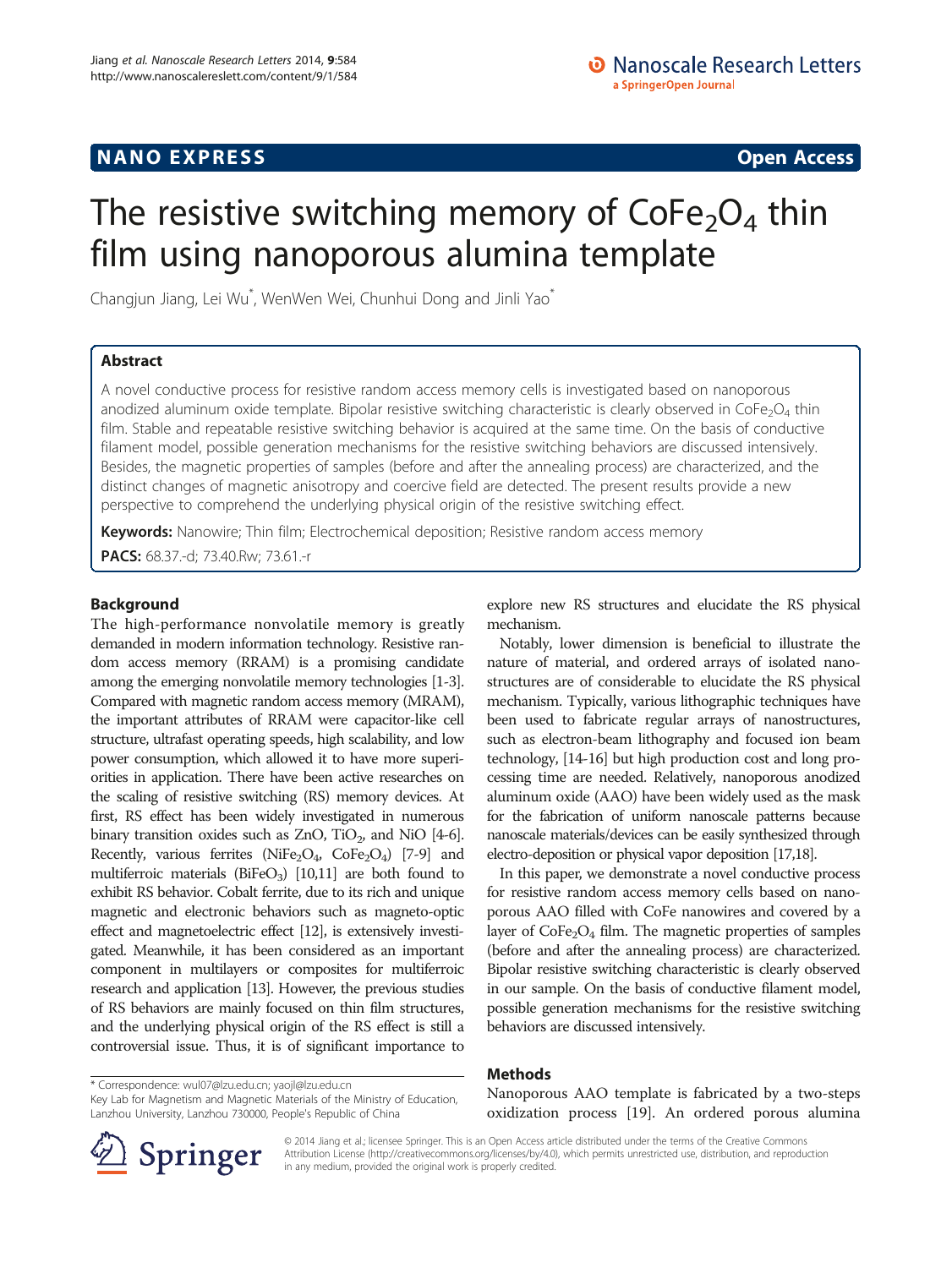layer containing straight, parallel pores with an average diameter of 50 nm is prepared. The electrodeposition of the FeCo alloy nanowire arrays and films is performed by using a standard double electrode bath. The AAO template is used as one electrode, and the graphite is used as another. The electrolyte contains  $FeSO_4 \cdot 7H_2O$ (30 g/l),  $CoSO_4 \tcdot 7H_2O$  (17.9 g/l), and  $H_3BO_4$  (10 g/l). The pH value of the electrolyte is maintained at about 3.0, and the AC electrodepositions are conducted at 200 Hz and 15 V for 1 h. Due to deposition after long time, CoFe alloy film is formed at AAO surface and connected with nanowires. Then, the sample is annealed in the air, which induces a spinel oxide layer  $CoFe<sub>2</sub>O<sub>4</sub>$  (cobalt ferrite (CFO)) at the surface. Au dots are sputtered on the top of  $CoFe<sub>2</sub>O<sub>4</sub>$  as electrodes by magnetron sputtering using mask at room temperature. Cu wires are connected to the electrodes by adhesive tape. The as-synthesized samples were characterized by X-ray diffractometer (XRD; X' Pert PRO PHILIPS with Cu Kα radiation,  $\lambda = 1.54056$  Å). The morphologies of the samples were characterized by scanning electron microscopy (SEM; Hitachi S4800, Hitachi, Ltd., Chiyoda-ku, Japan). Magnetic properties of the samples at room temperature (RT) were measured by using the vibrating sample magnetometer (MicroSense VSM EV9, MicroSense, Massachusetts, USA). The electrical properties of CFO thin films were tested in the air using a Keithley 2400 source measurement unit (Keithley 2400, Keithley Instruments Inc., Cleveland, USA). All of the tests were obtained at room temperature.

#### Results and discussion

Figure 1a shows X-ray diffraction (XRD) pattern of the sample before annealing and indicates that pure  $CoFe<sub>2</sub>$  alloy phase is detected. After annealing at 500 °C in the air, the surface and parts of nanowire  $\text{CoFe}_2$  are oxidized to spinel phase  $\text{CoFe}_2\text{O}_4$ , as shown in Figure 1b. Figure 1c,d displays the SEM images of  $CoFe<sub>2</sub>-filled$  AAO membrane in topviews and cross-sectional views, respectively. It becomes clear that the membranes are continuous embedded nanowires in the pores, and a layer of thin film is formed on the surface of AAO template. The diameters of the nanowires are about 50 nm. Moreover, SEM images indicated the connection between nanowires and film.

The M-H curves at RT for the samples before and after annealing are presented in Figure [2](#page-2-0). The black and red lines in the figures represent hysteresis loops with external magnetic field parallel and perpendicular, respectively. Along the direction of nanowire axis, obvious shape anisotropy was displayed. Compared with pure CoFe film, the coercive fields are distinctly enhanced after annealing. This is attributed to pinning effect due to oxide of nanowires surface. Note that the decrease of remnant magnetization along perpendicular to nanowire axis after annealing was compared with that of before annealing, which resulted from oxide of CoFe alloy.

The current-voltage  $(I-V)$  cycle of the sample after annealing is plotted in Figure [3](#page-2-0)a. The bias voltage is swept as  $0 V \rightarrow 6 V \rightarrow 0 V \rightarrow -4 V \rightarrow 0 V$ , the bipolar RS characteristics are obtained. As the positive voltage increased at around

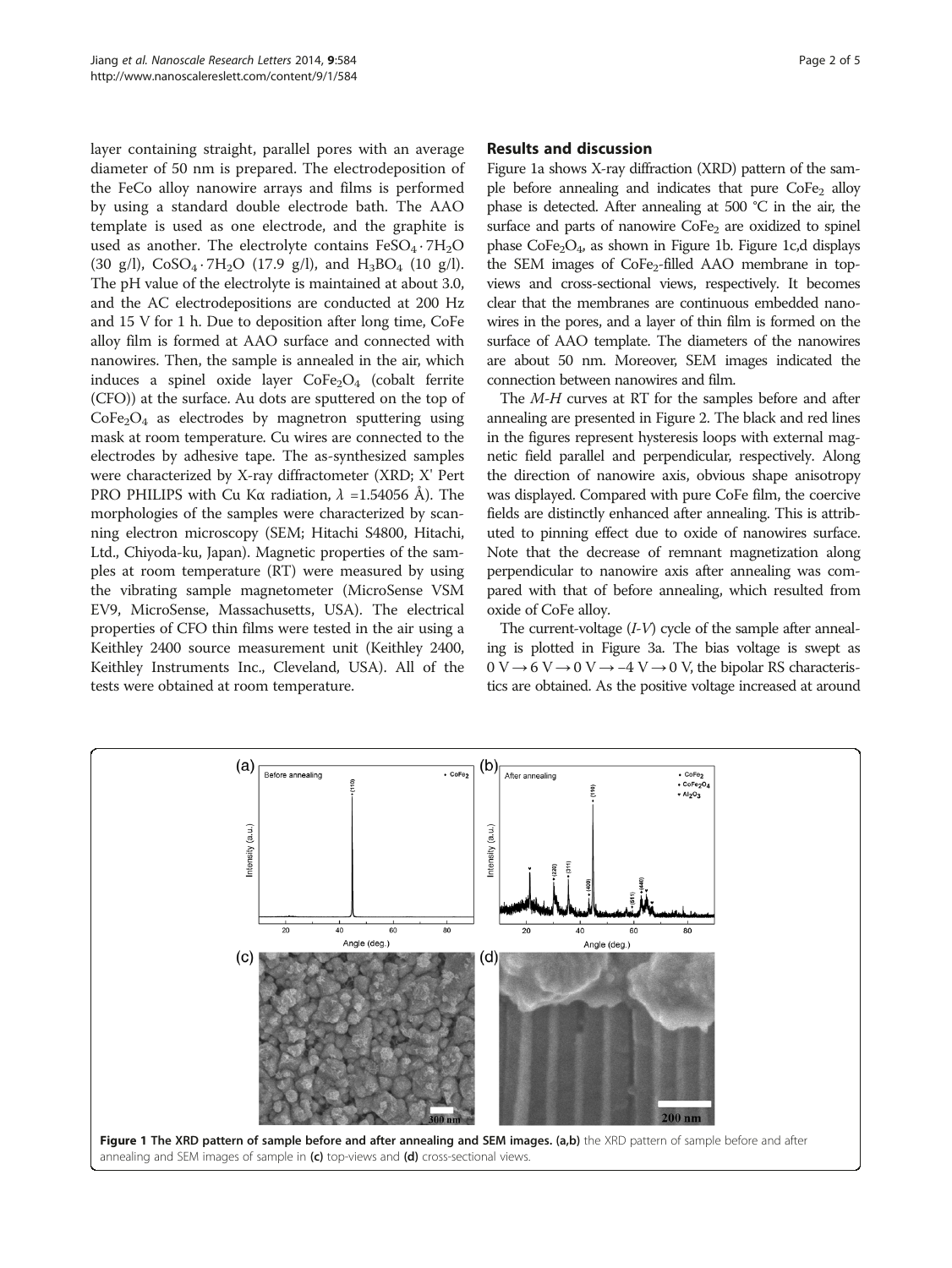<span id="page-2-0"></span>

measured with the applied field parallel and perpendicular to the axis of the nanowires at room temperature before and after annealing, respectively.

2.5 V, the current increased suddenly, which indicated that the cell switched from high-resistance states (HRS) to lowresistance states (LRS), it has been defined as set process. When the negative voltage was applied on the device, the switching from LRS to HRS was occurred at about −1.5 V (defined as reset process). The schematic diagram of the structure was displayed in Figure [4](#page-3-0)a, Au top electrodes with diameter of 0.1 mm were deposited on the films, and the bottom of the sample is Al substrate. The positive voltage is defined as form top to bottom. Figure 3b depicts the I-V curve in semi-log scale for repeat measurements, good repeatability is exhibited. To investigate the stability of RS behaviors, the resistances changing with pulse numbers are displayed in Figure 3c, the stable variation is also presented.

In order to get further insight into the underlying mechanism on RS behavior, the double-log plots of I-V curves are studied in Figure 3d, which come from positive parts of Figure 3a. At low voltage, the I-V characteristics of the positive bias in both HRS and LRS present a linearly Ohmic behavior with a slope of 1 ( $I \propto V$ ). Then, there is a steep current increase region with the increase of voltage in LRS, a slope of about 2.6 is observed, which is corresponding to the trap-controlled space charge limited current (SCLC) model [[20\]](#page-4-0).

Since the unique structure of sample, current conduction is separated along each nanowire branch after flowing across the  $\text{CoFe}_2\text{O}_4$  film, which eventually realizes RS behavior on nanoscale. On the basis of the aforementioned

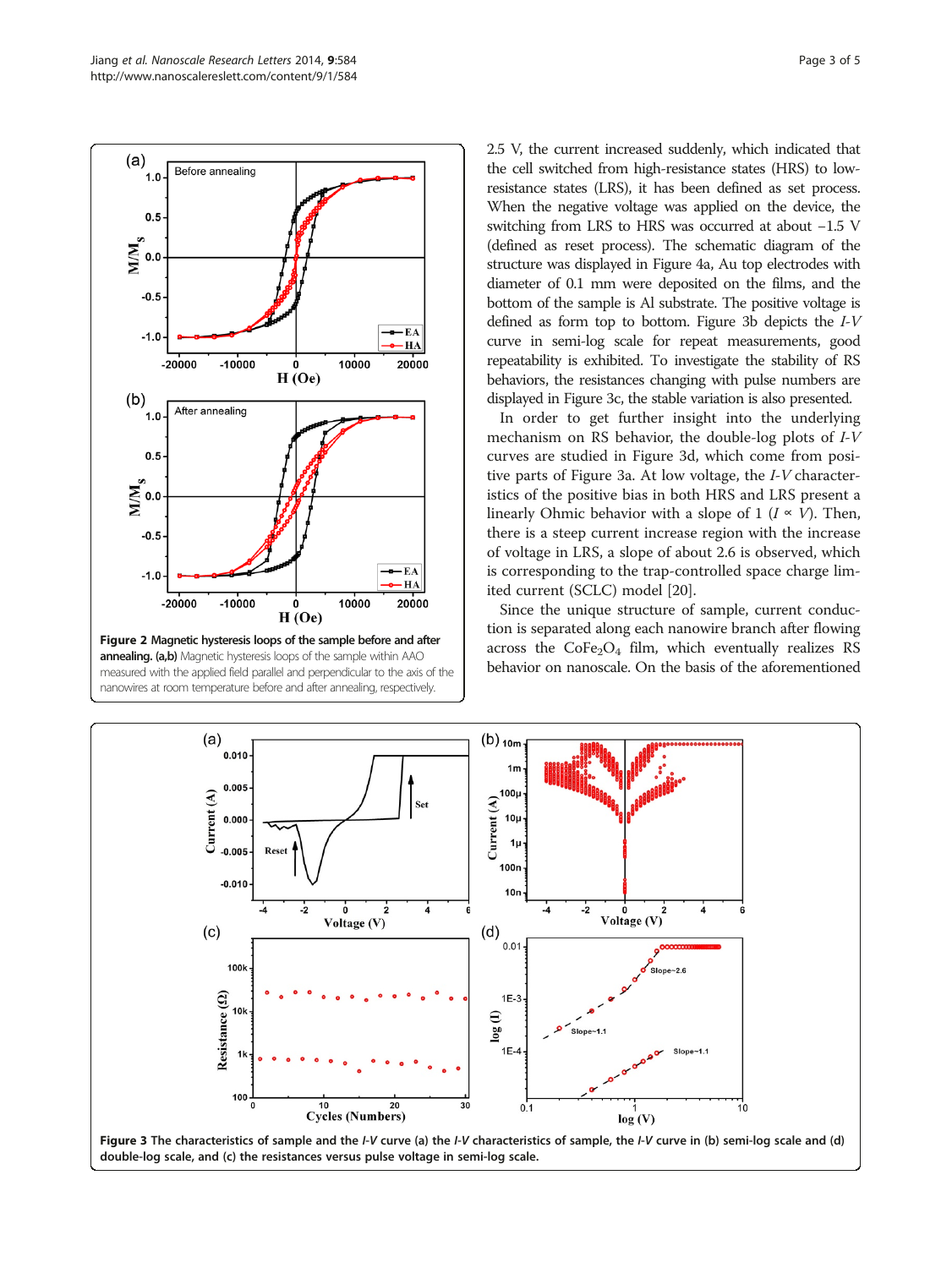<span id="page-3-0"></span>

experimental results, the conductive filament models are applicative in our samples. The sketches of formation and rupture of oxygen vacancies (OVs) in  $Au/CoFe<sub>2</sub>O<sub>4</sub>/CoFe<sub>2</sub>$ memory devices can be depicted in Figure 4b. When applied a positive voltage, the ionized OVs migrate towards the cathode and accumulate at  $\text{CoFe}_2\text{O}_4/\text{CoFe}_2$  interface, these OVs capture the electrons injected from the cathode, and cause the  $Fe<sup>3+</sup>$  in the oxygen-deficient region reduced to  $Fe^{2+}$ . The  $Fe^{2+}$  and the OVs can form a nonstoichiometric and highly conducting phase [\[21\]](#page-4-0). This highly conducting phase starts to create at the cathode and extends to the anode. Then, with the increase of voltage, a metallically conductive path is built, and the memory cell is switched to LRS, as displayed in Figure 4b II. The state is kept until a sufficient opposite voltage is applied. The negative bias can release the electrons from the neutral OVs, then the conductive filaments are dissolved, and the memory cell is switched to HRS as shown in Figure 4b III.

### Conclusions

In summary, a novel conductive process for resistive random access memory cells is investigated based on nanoporous anodized aluminum oxide template, which eventually realizes RS behavior on nanoscale. Stable and repeatable RS behavior is clearly observed. On the basis of conductive filament model, possible generation mechanisms for the resistive switching behaviors are discussed intensively. The present results provide a new perspective to comprehend the underlying physical origin of the resistive switching effect.

#### Competing interests

The authors declare that they have no competing interests.

#### Authors' contributions

WW fabricated the samples and performed the measurements. LW and CJ analyzed the results and wrote the manuscript. CD and JY helped to measure the films and analyze the results. All authors read and approved the final manuscript.

#### Acknowledgements

This work is supported by the National Basic Research Program of China (Grant No. 2012CB933101), the National Natural Science Foundation of China (Grant No. 11374131), and the Fundamental Research Funds for the Central Universities (lzujbky-2014-233).

#### Received: 2 September 2014 Accepted: 11 October 2014 Published: 21 October 2014

#### References

- 1. Waser R, Dittmann R, Staikov G, Szot K; Redox-based resistive switching memories - nanoionic mechanisms, prospects, and challenges. Adv Mater 2009, 21:2632–2663.
- 2. Yang CH, Seidel J, Kim SY, Rossen PB, Yu P, Gajek M, Chu YH, Martin LW, Holcomb MB, He Q, Maksymovych P, Balke N, Kalinin SV, Baddorf AP, Basu SR, Scullin ML, Ramesh R: Electric modulation of conduction in multiferroic Ca-doped BiFeO<sub>3</sub> films. Nature Mater 2009, 8:485-493.
- 3. Yang Y, Choi S, Lu W: Oxide heterostructure resistive memory. Nano Lett 2013, 13:2908–2915.
- 4. Chen G, Song C, Chen C, Gao S, Zeng F, Pan F: Resistive switching and magnetic modulation in cobalt-doped ZnO. Adv Mater 2012, 24:3515–3520.
- 5. Choi BJ, Jeong DS, Kim SK, Rohde C, Choi S, Oh JH, Kim HJ, Hwang CS, Szot K, Waser R, Reichenberg B, Tiedke S: Resistive switching mechanism of TiO<sub>2</sub> thin films grown by atomic-layer deposition. J Appl Phys 2005, 98:033715.
- 6. You YH, So BS, Hwang JH, Cho W, Lee SS, Chung TM, Kim CG, An KS: Impedance spectroscopy characterization of resistance switching NiO thin films prepared through atomic layer deposition. Appl Phys Lett 2006, 89:222105.
- 7. Hu W, Qin N, Wu G, Lin Y, Li S, Bao D: Opportunity of spinel ferrite materials in nonvolatile memory device applications based on their resistive switching performances. J Am Chem Soc 2012, 134:14658–14661.
- 8. Chhaya UV, Mistry BV, Bhavsar KH, Gadhvi MR, Lakhani VK, Modi KB, Joshi US: Structural parameters and resistive switching phenomenon study on  $Cd_{0.25}Co_{0.75}Fe_2O_4$  ferrite thin film. Indian J Pure Appl Phys 2011, 49:833.
- 9. Hu W, Zou L, Chen R, Xie W, Chen X, Qin N, Li S, Yang G, Bao D: Resistive switching properties and physical mechanism of cobalt ferrite thin films. Appl Phys Lett 2014, 104:143502.
- 10. Wu L, Jiang C, Xue D: Resistive switching in doped BiFeO<sub>3</sub> films. J Appl Phys 2014, 115:17D716.
- 11. Yan F, Xing GZ, Li L: Low temperature dependent ferroelectric resistive switching in epitaxial BiFeO<sub>3</sub> films. Appl Phys Lett 2014, 104:132904.
- 12. Huang W, Zhu J, Zeng HZ, Wei XH, Zhang Y, Li YR: Strain induced magnetic anisotropy in highly epitaxial  $\text{CoFe}_2\text{O}_4$  thin films. Appl Phys Lett 2006, 89:262506.
- 13. Comes R, Liu H, Khokhlov M, Kasica R, Lu J, Wolf SA: Directed self-assembly of epitaxial CoFe<sub>2</sub>O<sub>4</sub>-BiFeO<sub>3</sub> multiferroic nanocomposites. Nano Lett 2012, 12:2367–2373.